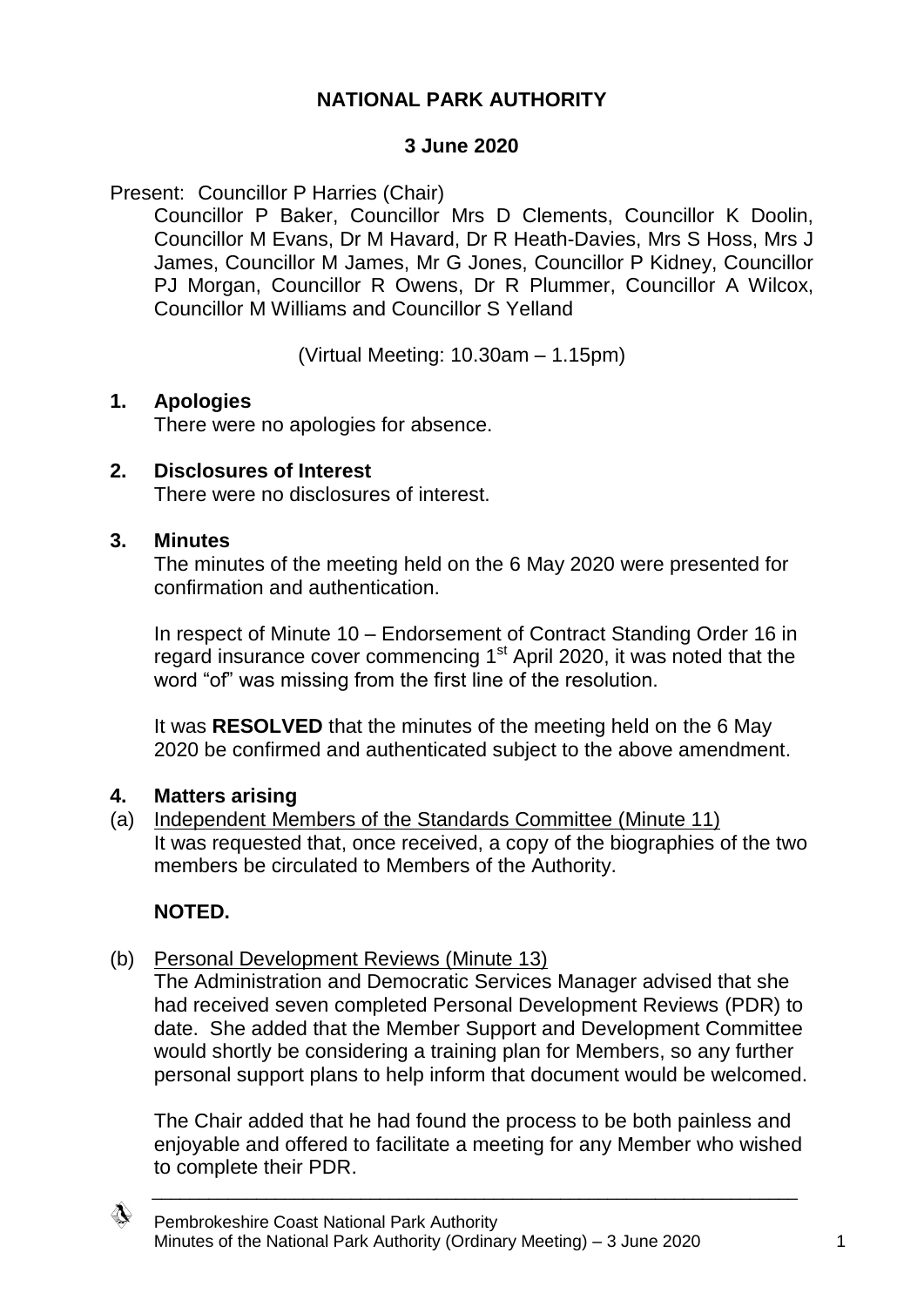# **NOTED.**

## **5. Chair's Announcements**

The Chair reported that he had not attended any functions since the last meeting of the Authority due to the lockdown restrictions. However he reported that the Authority had taken over the secretariat for National Parks Wales (NPW) on 1 April 2020, and he had had the honour of chairing a meeting of that body on 7 May 2020. As an action arising from the meeting, he had written to the Deputy Minister seeking a meeting to discuss management of the National Park Authorities' financial resources to ensure delivery of services in the future. He had also attended Livestream training alongside other Members and staff of the Authority.

He concluded by thanking both Members and staff for their continued support in the current difficult circumstances and hoped that that their families and friends remained safe.

# **NOTED.**

- **6. Reports of meetings of various of the Authority's Committees** The following reports of meetings of a number of the Authority's Committees were presented to Members for consideration/information:
- (i) Chief Executive Performance Review Panel 22 April 2020
- (ii) Member Support and Development Committee 6 May 2020.

It was **RESOLVED** that the minutes of the above mentioned Panel and Committee be adopted/received.

# **7. Corporate and Resources Plan**

It was reported that under the Local Government Measure, the National Park Authority was required to publish its Improvement Plan as soon as practical for the new financial year. The Well-being of Future Generations legislation required public bodies to publish a plan showing how it would deliver towards the well-being goals and how it had applied the Sustainable Development principle in its work. Therefore, in order to reduce duplication this Corporate and Resources Plan was intended to fulfil the requirements of both pieces of legislation by developing the Authority's well-being objectives which could also be considered the improvement objectives.

The Authority's original Corporate and Resources Plan 2020/21 had been due to go the National Park Authority meeting on the 1<sup>st</sup> April 2020 for approval; this meeting was postponed due to COVID-19 related measures. Since that time, the document had been amended to reflect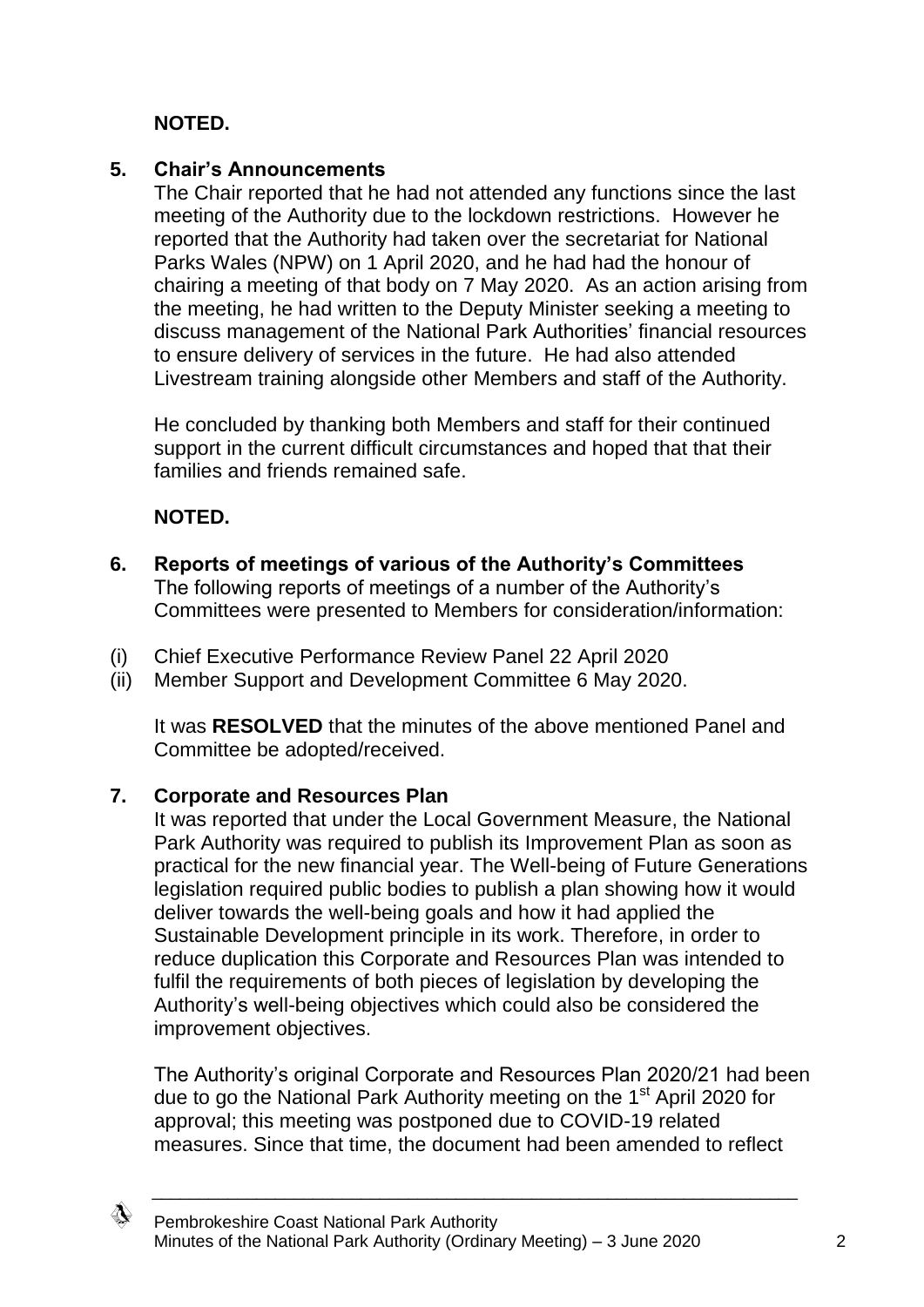new regulations and measures to protect the Authority's staff, communities and the public it served.

The Performance and Compliance Coordinator went on to explain that due to a need for the Authority to be able to respond effectively to changing circumstances while also responding to longer term outcomes, the Corporate and Resources Plan 2020/21 had been split into two. The first section was based on short and mid-term priorities focused on the Authority's COVID-19 response and recovery planning. This section took a phased approach that would assist the Authority, as external factors and regulations changed, to be responsive and effective in its approach, while ensuring the safety of staff and service users were maintained during 2020/21. It would assist the Authority to ensure its actions helped the recovery process for communities and businesses in the Park and surrounding area that had been affected by the COVID-19 pandemic.

Long Term priorities and actions originally planned for 2020/21, contained in the original corporate and resources plan that remained relevant had been kept in the second section of the plan. Some activities within work streams in the section on 'Working Towards Long Term Objectives' might not be delivered this year but would form the basis of the longer term delivery of the Well-being Objectives and impacts within the National Park Management Plan. Activities under work streams would be subject to further review during the year to assess whether they remained relevant or needed to be updated to align with recovery plans.

Members wished to thank the officer for the huge amount of work needed to revise the Plan, which had been undertaken in a very short space of time. They were concerned that it was sufficiently realistic and the Chief Executive responded that there were still many unknown factors, however the Plan would be revised as circumstances changed.

There was some discussion regarding the Authority's response to the Covid-19 pandemic, and the Chief Executive acknowledged the difficulties that arose as a result of the constantly changing circumstances but noted that the Authority was responding to these as appropriate, working closely with other agencies.

Some amendments were suggested, such as inclusion of the Authority's response to the Natural Resources Wales Area Statements and that a clearer distinction be made between the 'ticks' which indicated the Authority's contribution to the well-being goals set out in Appendix 2 of the Plan. The officer agreed to incorporate both amendments in future reports. One Member asked whether consideration could be given to including targets with a higher and lower limit, rather than revising targets. She also felt that some areas where the Plan showed the Authority to be

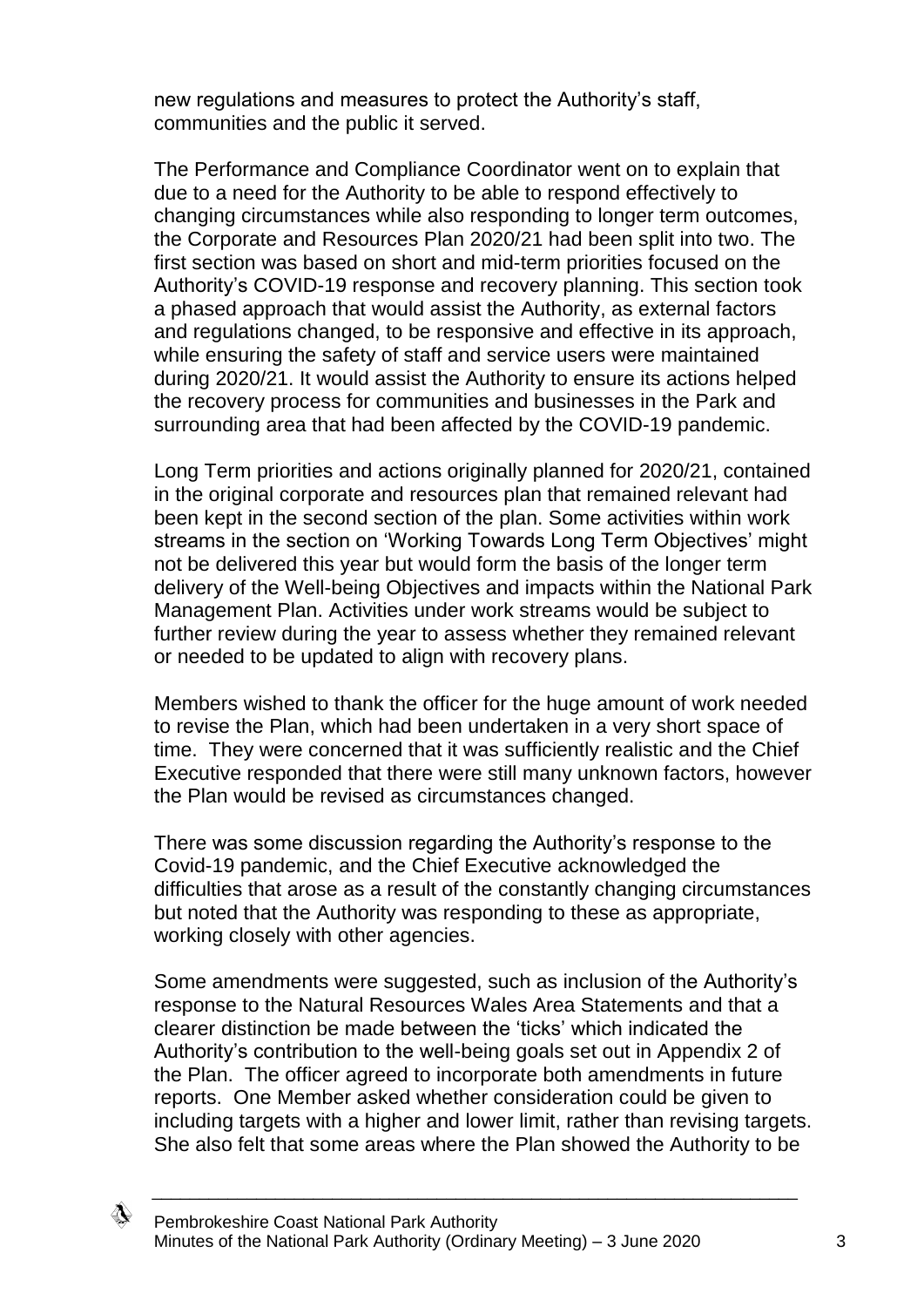weaker were marine, economic development and tourism and culture and Welsh Language.

It was **RESOLVED** that the Corporate Plan 2020/21 be approved.

# **8. Responding to the Climate Change Emergency**

Members were reminded that following a discussion at the Authority's Employee Forum in June 2019, a report outlining how the Authority was responding to climate change, via carbon reduction and sequestration, adaption and mitigation was presented to the October 2019 meeting of the Authority when it was resolved that an Action Plan should be prepared.

Following a Member workshop and consultations with staff, Members and National Park Management Plan Reference Group members, the document "Responding to the Climate Change Emergency (2020 – 2030) – our actions to deliver the National Park Management Plan 2020-2024" had been produced and was appended to the report for Members' approval.

It was reported that Actions within document would be mainstreamed within the Authority's Corporate and Resources Plan and performance framework to ensure that the Plan was monitored and actions were considered as central to the work of the Authority.

Thanking the officer for her report, Members noted that it would be helpful to incorporate the change in behaviour that had resulted from the Covid-19 lockdown – particularly the reduction in travel of both staff and Members through holding virtual meetings. The Performance and Compliance Coordinator agreed that changing behaviour was central to delivering the document, and it was anticipated that another section could be added to the report at its next annual review. Another Member added that it was important to capture the learning now, rather than looking back in six months' time, and that this applied to Members as well as Authority staff.

Another Member noted that while there had been many positive outcomes as a result of the lockdown, he did not believe that the current situation could be portrayed as ideal because he felt it created a barrier between the public and the Authority. However he felt that the Authority had provided the best service possible in the circumstances

Returning to the document, it was suggested that the dates be removed from the title of the document as these potentially caused confusion. One Member asked whether Welsh Government had confirmed the methodology for the calculation of carbon, as set out in the 'Monitoring' section of the document. The officer replied that she didn't believe it had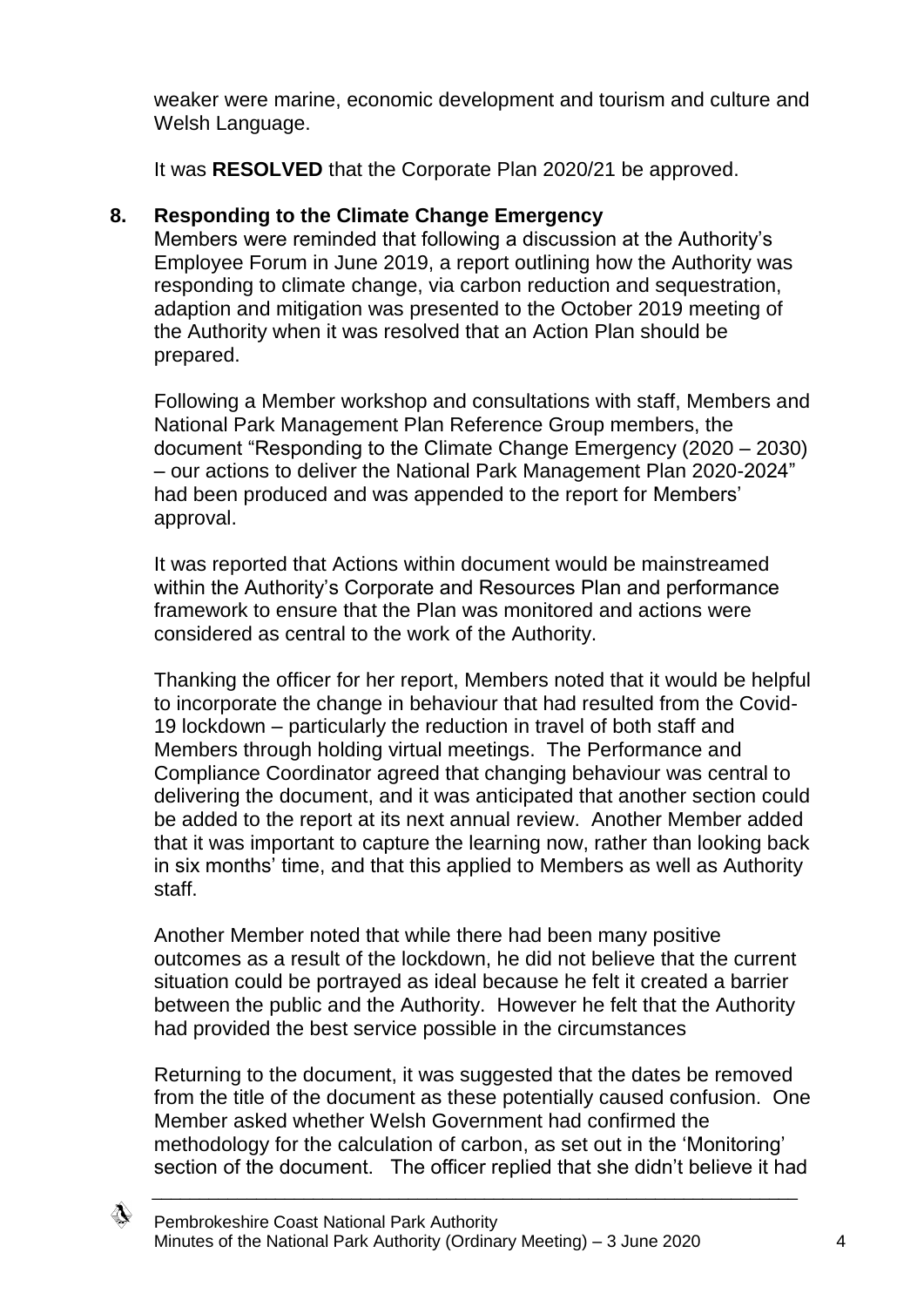been published, noting that many programmes had been affected by the Covid-19 pandemic. However in the interim, the Authority would continue to measure its performance against that of previous years. Members suggested that National Parks Wales could usefully press Welsh Government on this matter.

It was **RESOLVED** that the document Responding to the Climate Change Emergency 2020-2030 be approved subject to removing the dates from the title.

## **9. Annual Governance Statement 2019/20**

The Finance Manager reminded Members that the Authority was required to produce an Annual Governance Statement (AGS) and they were invited to contribute to and shape the contents of the draft Statement appended to his report.

The AGS set out the Authority's governance framework in terms of its decision making structures, as well as the actions taken in respect of the significant governance issues identified in the previous year and thus the report also set out actions for the coming year. The Statement also contained a review of effectiveness of the Authority's governance framework, including the system of internal control, based on the principles of the CIPFA (Chartered Institute of Public Finance and Accountancy) Code of Corporate Governance.

The Statement had been reviewed by the Audit and Corporate Services Review Committee at its meeting in February and the comments made had been incorporated within the Statement before the Authority.

Members made a number of comments on the document, highlighting the need to include the Members Support and Development Committee within the Governance section of the report, to reflect the ongoing engagement with young people through the creation of a Youth Committee, a report on which would be considered later in the meeting; and also that recommendations from the Internal Auditors had resulted in changes to the format of the Risk Register and to practices in areas such as Health and Safety.

The Finance Manager agreed to take these points on board and the revised Statement would be presented to a future meeting of the Authority for agreement.

\_\_\_\_\_\_\_\_\_\_\_\_\_\_\_\_\_\_\_\_\_\_\_\_\_\_\_\_\_\_\_\_\_\_\_\_\_\_\_\_\_\_\_\_\_\_\_\_\_\_\_\_\_\_\_\_\_\_\_\_\_\_\_\_\_\_\_\_

**NOTED.**

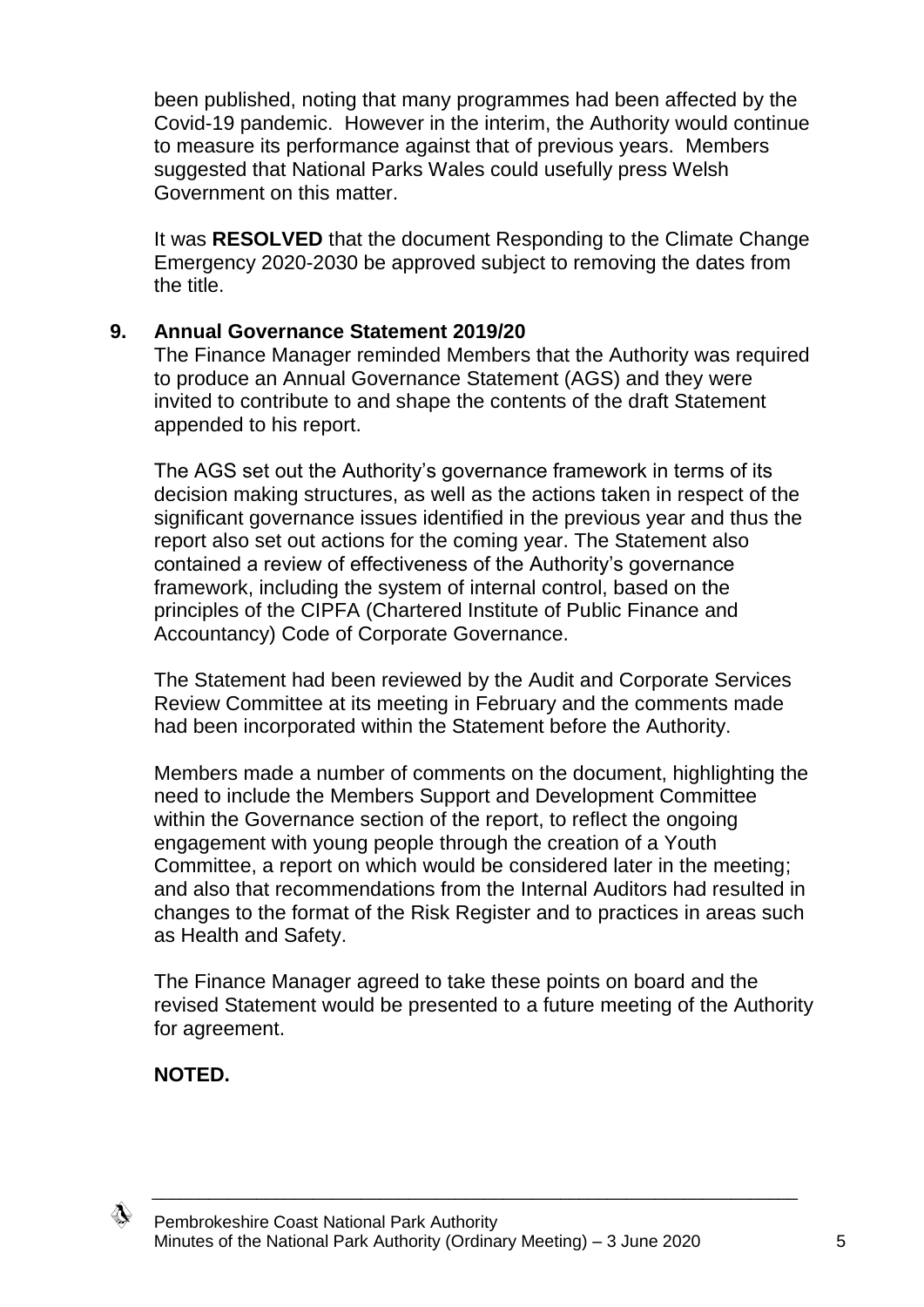# **10. Grant Approvals in Accordance with Section 76 of the Financial Standards**

It was reported that authorisation was required in accordance with Section 76 of the Financial Standards (2020) which stated that where there was a payment of 'Total value Grant and Sponsorships under any one agreement over £10,000', approval must be obtained from the National Park Authority.

In the 2020/21 financial year one payment currently fell into this category, a payment of £15,000 to Pembrokeshire Coastal Forum (PCF) to help integrate and manage coastal activity. An outline of the payments made, and the work undertaken, was set out in the report.

Members were happy to support the excellent work undertaken by PCF, however one Member wanted to know more about the Forum and asked that details of its Board and Annual Report be circulated. The Chief Executive agreed to do this, adding that the Authority had supported PCF over a number of years and he suggested that they make a presentation to one of the Authority's Review Committees on the work undertaken as a result of the funding.

It was **RESOLVED** that the payments to Pembrokeshire Coastal Forum be approved.

**11. Pembrokeshire Coast National Park Authority Youth Committee** Members were reminded that in November 2018, following the attendance of Members and Youth Rangers at the Europarc Conference, a presentation had been made to the Authority on the Youth Manifesto, the document which had been prepared by the Youth delegates from all over Europe and presented to the Conference. This highlighted the concerns of young people and suggested what could be done to address these, including a call for young people to be more involved in making decisions that affect them.

It was reported that the Authority's Discovery Team had worked collaboratively with Pembrokeshire County Council's Children and Young People's Rights Office to develop and deliver the Youth Committee activity to date. This had included a residential weekend on 13 – 15 March 2020 at Pentre Ifan, together with subsequent online meetings.

Two members of the Committee, Carys and Matt, were present at the meeting and provided an overview of the weekend. They went on to ask the Authority to approve the Terms of Reference, nominate a Member representative on the Youth Committee and to consider sustaining support and funding for the Youth Committee in future. They also asked whether Members could identify any areas of work to which the Committee could contribute.

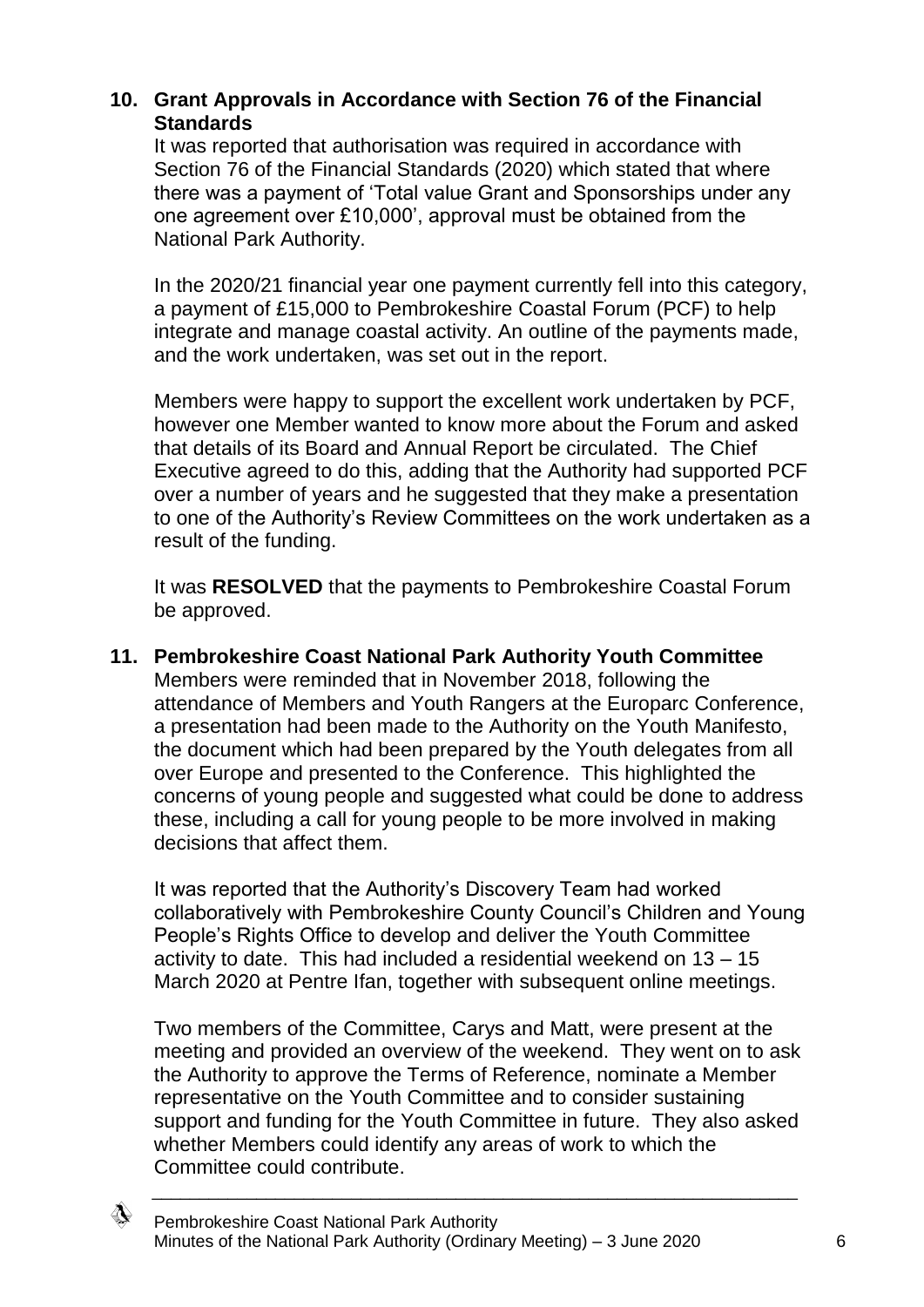Members were very supportive of the creation of a Youth Committee, but had a number of comments on the Terms of Reference, believing that they needed to be clear whether the Youth Committee was a subcommittee of the Authority, set out how the meeting would be chaired, who would supply the secretariat, how the costs for hire of venue would be met etc and also to include something to facilitate the choice of language for young people when attending residentials, workshops, etc. However Members did not want to prescribe any such changes, and it was suggested that the Youth Committee consider including the above points and that the agreement of the Terms of Reference be delegated to the Chair and then circulated to Members of the Authority.

With regard to Member representation on the Committee, the following Members expressed a willingness to participate: Councillor P Harries, Councillor P Baker, Councillor M James, Councillor R Owens, Mrs S Hoss and Dr M Havard.

The final request related to sustained support and funding. The Chief Executive advised that the Authority's Committees were not usually allocated a budget, although resources and support were provided to enable the Committee to function. Requests for funding could be made to the Authority as needed. Some Members, however, wished to provide the Youth Committee with a small budget, of c£500, and this was proposed and seconded. An amendment was then proposed that the Youth Committee put forward costed proposals for funding and this was also seconded. The amendment was, therefore, put to the vote and was subsequently carried.

## It was **RESOLVED** that:

- 1) Agreement of the PCNPA Youth Committee Terms of Reference be delegated to the Chair, and circulated to Members for information
- 2) The following Members be authorised to attend the Youth Committee: Councillor P Harries, Councillor P Baker, Councillor M James, Councillor R Owens, Mrs S Hoss and Dr M Havard.
- 3) The Youth Committee be requested to put forward costed proposals for funding.
- **12. Proposed Temporary Amendment to Standing Order 5: Appointment of Chair and Deputy Chair**

Members were reminded that the recent passing of the Local Authorities (Coronavirus) (Meetings) (Wales) Regulations 2020 provided the framework within which the Authority could convene virtual meetings of the Authority and its Committees using video and/or telephone conferencing software.

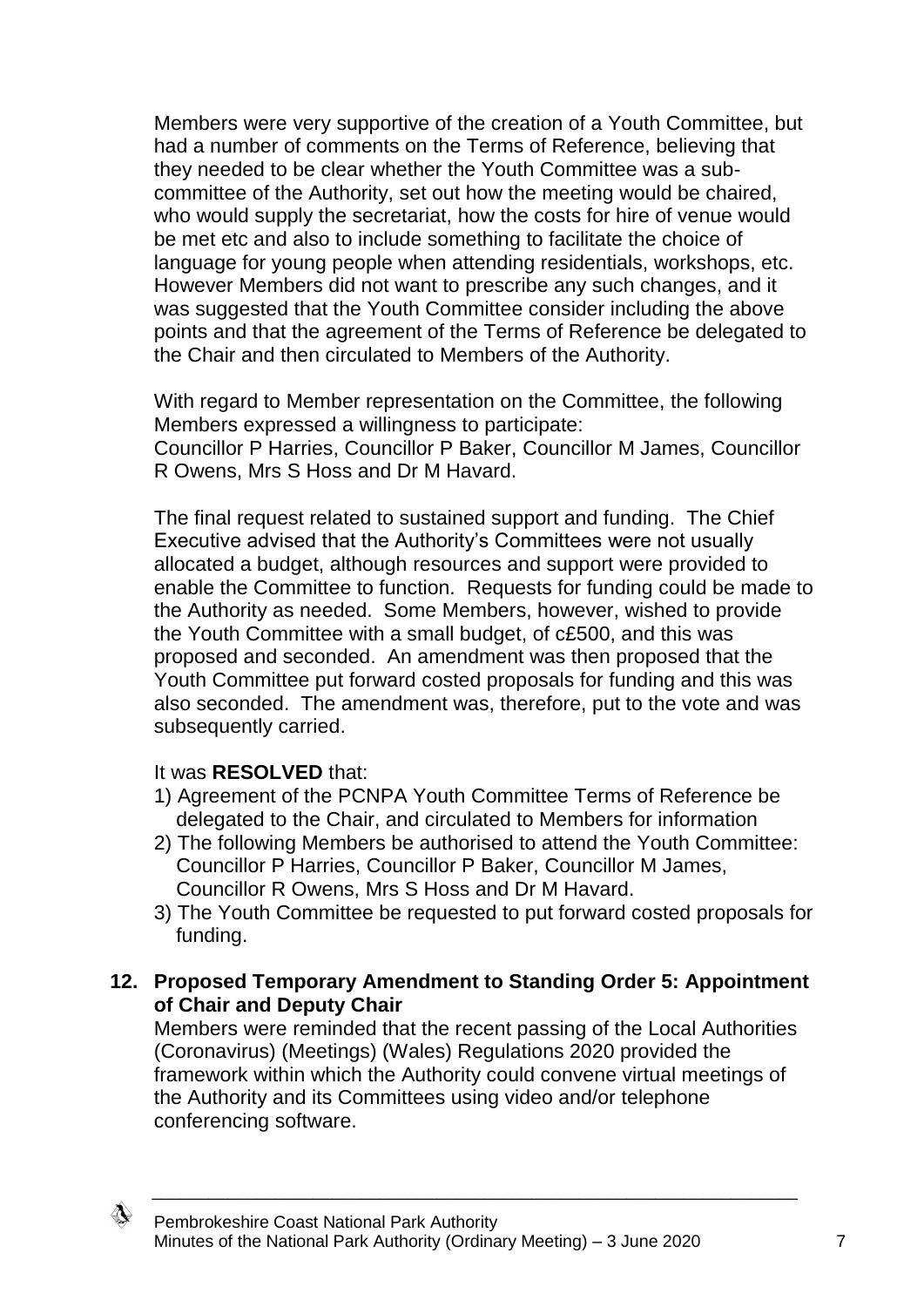While the Regulations allowed all local authorities to defer the convening of their Annual General Meetings (AGM) for the duration of the Regulations, the Authority had held its AGM immediately prior to this meeting as the outgoing Chair and Deputy Chair had been nominated for re-election unopposed and both were duly re-elected in line with the Authority's Standing Orders.

Standing Order 5 set out the voting procedure for electing Chairs and Deputy Chairs, which included the requirement to vote by secret ballot when more than one nomination had been received. When all Members were present in the same room, ballot papers would be distributed, collected and counted. However under the current circumstances this procedure would not be possible and it was recommended that an additional Standing Order be added to allow for votes to be cast by email, telephone or text, sent to the Administration and Democratic Services Manager, as set out in the report.

Members agreed that there were good reasons for holding a secret ballot in these circumstances and the recommendation to temporarily amend Standing Order 5 in relation to the procedure for the election of Chairs and Deputy Chairs to the National Park Authority and its Committees was proposed and seconded. However some Members felt that such a vote could as easily be made by show of hands and an amendment to this effect was proposed and seconded, but the vote was lost. The amendment therefore fell, and a vote on the substantive motion took place and this was carried.

It was **RESOLVED** that while the Local Authorities (Coronavirus) (Meetings) (Wales) Regulations 2020 remained in force, Standing Order 5 in relation to the procedure for the election of Chairs and Deputy Chairs to the National Park Authority and its Committees be temporarily amended as set out in the report.

[The Chair informed the meeting that unfortunately he had to attend a funeral and he therefore tendered his apologies and left the meeting. The Deputy Chair took the Chair.]

## **13. Vegetation Control on the Coast Path and Inland Rights of Way Network during Lockdown**

It was reported that on 26 March, the Health Protection (Coronavirus Restrictions) (Wales) Regulations 2020 came into effect imposing a duty on various bodies including the National Park Authority to close certain public footpaths and land in order to protect against the risks to public health arising from coronavirus. In response, the Coast Path had been closed and the regular maintenance work that the Authority would ordinarily be undertaking at this time of year had been limited.